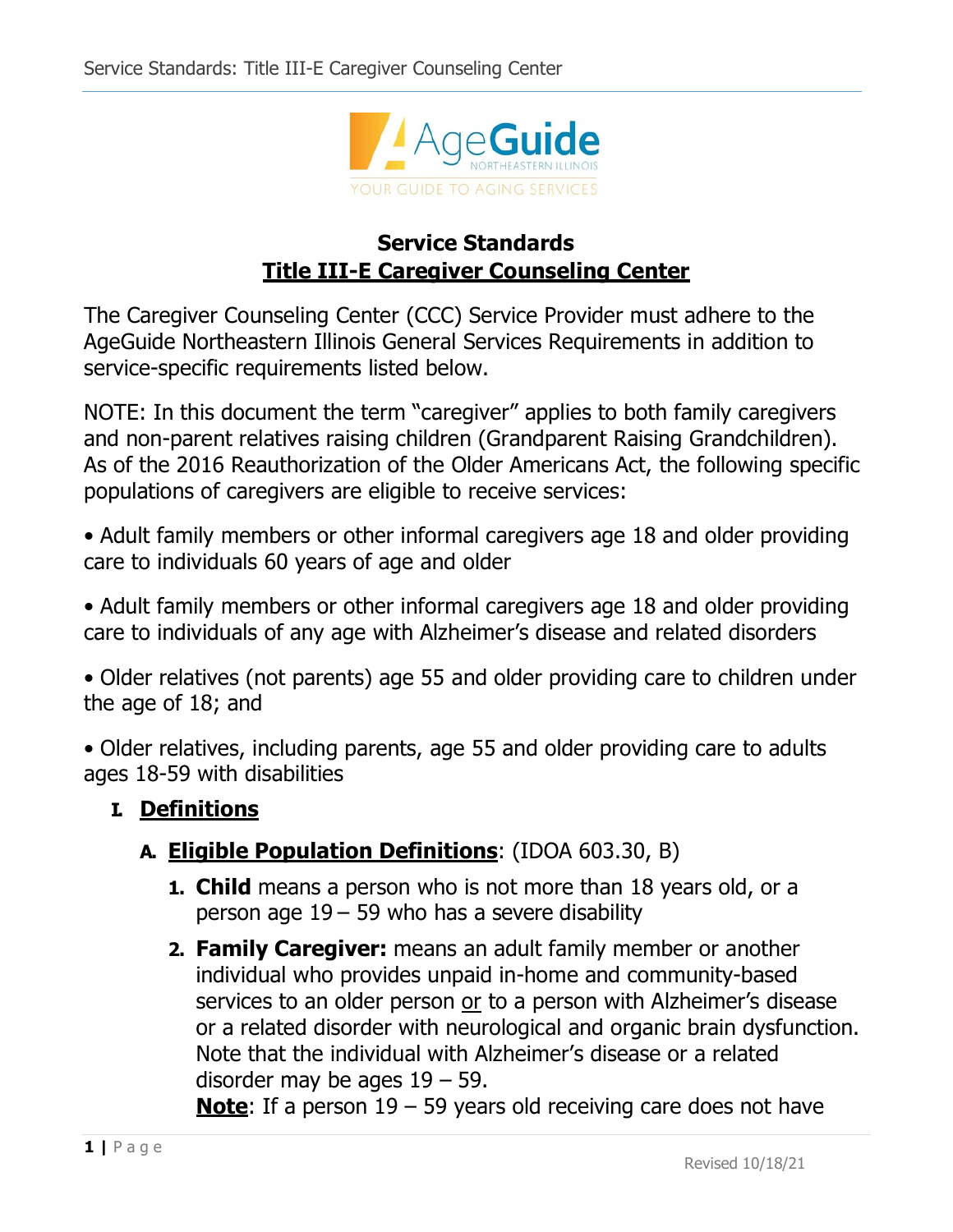Alzheimer's disease or a related disorder, the individual providing care does *not* qualify as a family caregiver.

**Note**: If a person receiving care 19 – 59 years old has disabilities, the individual providing care *might* qualify as a grandparent/relative caregiver.

## **3. Grandparent or Older Individual Who Is a Relative**

**Caregiver:** means a grandparent, or a step grandparent of a child, or a relative of a child by blood, marriage or adoption who is 55 years of age or older. The Grandparent/ Relative must live with the child; must be the primary caregiver of the child because the biological or adoptive parents cannot or will not be the primary caregiver of the child; and, must have a legal relationship to the child such as legal custody or guardianship; or is raising the child informally.

**Note**: AgeGuide refers to the Grandparent or Older Individual Who Is a Relative Caregiver as a non-parent relative caregiver for the purposes of III- E Service Standards.

- **B. Participant Eligibility and Priority Population Served** (IDOA 603.30, E.2): Service providers under Title III-E shall give priority for services to:
	- a. family caregivers who provide care for individuals with Alzheimer's disease and related disorders with neurological and organic brain dysfunction; and
	- b. non-parent relative caregivers who provide care to children and adult children with severe disabilities; and
	- c. older family caregivers with greatest social need and/or with greatest economic need (with particular attention to lowincome individuals); and
	- d. older family caregivers providing care to individuals with severe disabilities, including children and adult children with severe disabilities.

# **C. Service Definitions:**

**1. Family Caregiver Counseling Center (CCC):** (AgeGuide) A clearly identifiable center that provides a range of Counseling services to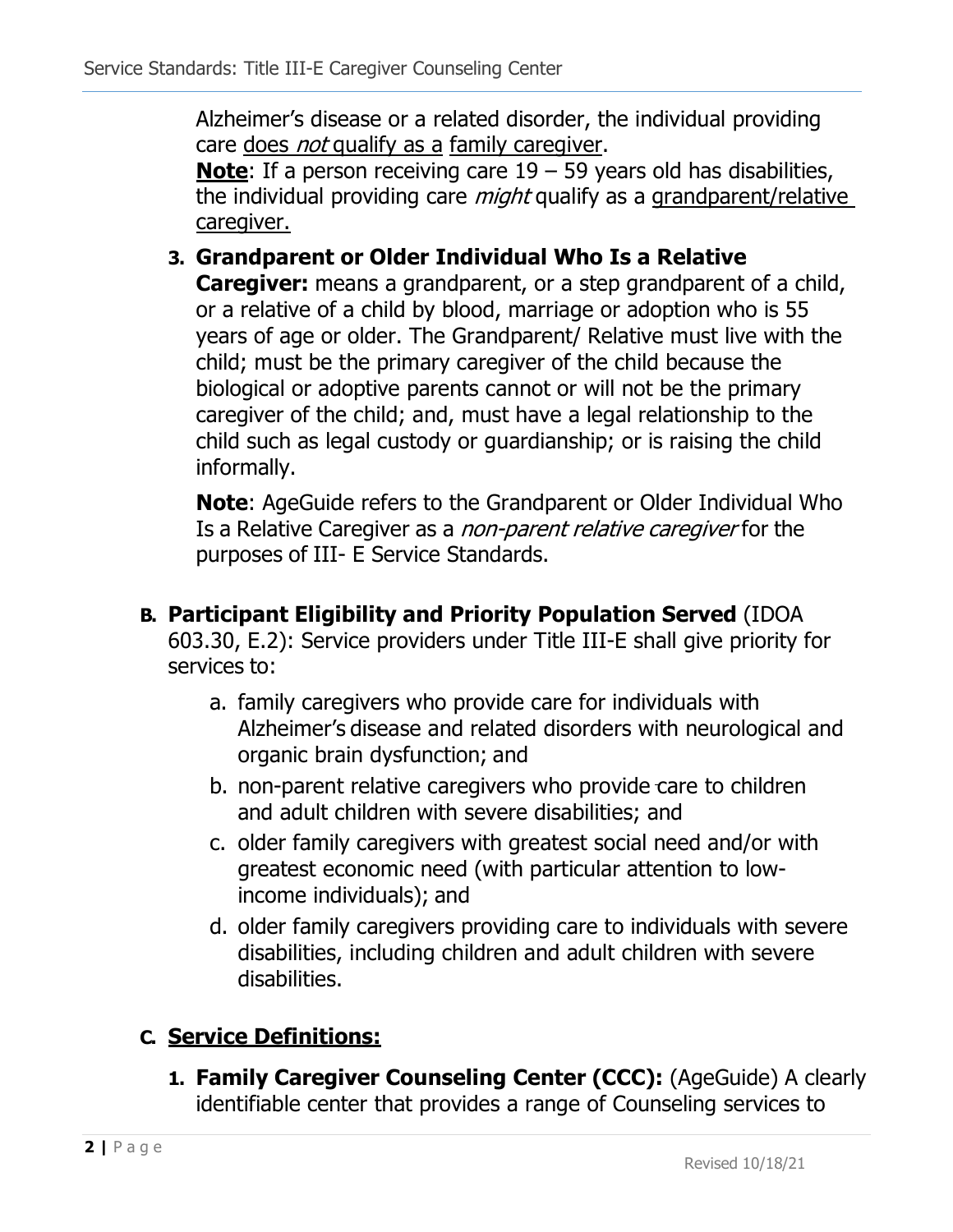family and non-parent relative caregivers. AgeGuide will designate the CCC to be the primary resource within a given county for caregivers to access III-E Caregiver Counseling services.

The CCC will, at minimum, provide Title III-E Counseling and Caregiver Training services. The CCC may also choose to organize/provide Caregiver Support Groups.

**NOTE:** In this document the term **"caregiver"** applies to both family caregivers and non-parent relatives raising children.

## **2. Counseling:** (IDOA 603.30, C.3.a; AgeGuide)

Advice, guidance and coaching to an individual caregiver. Counseling assists the caregiver with role identity, permission to seek help, decision-making and solving problems relating to their caregiving roles.

These services may include assistance in the areas of health, nutrition and financial literacy.

In addition, Counseling may provide therapeutic assistance to clients who need help to improve mental health to cope with personal problems.

#### **3. Caregiver Training:** (AgeGuide)

Education to caregivers either individually or in a group. Caregiver training is designed to inform caregivers about self-care skills and/or to instruct clients in skills to care for the care receiver. Family members of the primary caregiver and care receiver may also receive training. Caregiver Training may be a single educational session or a series of sessions.

## **4. Support Groups:** (AgeGuide)

Organization of one or more group settings to provide advice, guidance and support to caregivers on an ongoing basis. Organization includes creation of a support group by the CCC agency and/or collaboration with another entity to provide a support group. In addition, Support Groups may provide therapeutic assistance to clients who need help to improve mental health and to cope with personal problems.

**D. Unit of Service for CCC services**: One unit of service is a session per participant (IDOA 603.30, C.3.c)

For example, if there are 7 people attending a weekly counseling,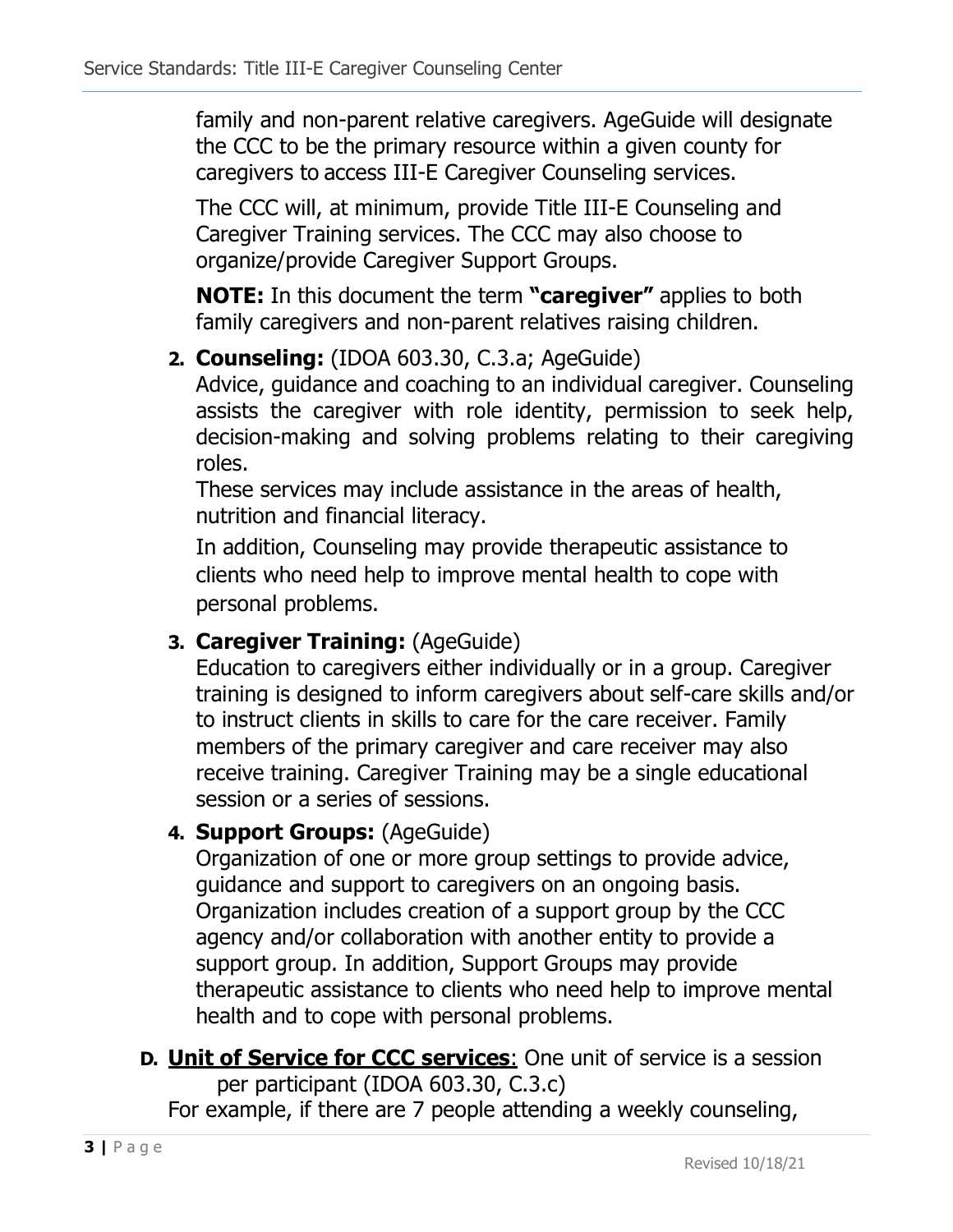training or support group session, then the unit count would be 7, the unduplicated count of people served is 7. If during the second weekly education session, 4 people return from the first meeting and 4 new people join, then the unit count for the month to date would be 15 (7 in week 1 and 8 in week 2), and the unduplicated count of people served is 11 (7 people in week 1 and 4 new people in week 2).

**Unduplicated Count**: The non-repeated number of individuals who benefit from units of service

## **II. Service Activities** (IDOA 603.30, C)

**A. Caregiver Counseling Center (CCC)** (IDOA 603.3, C.3.a, AgeGuide) The CCC will, at minimum, provide Title III-E Counseling and Caregiver Training services. The CCC may also choose to organize/provide Caregiver Support Groups.

Counseling Center Services assist the caregiver with role identity, permission to seek help, decision making and solving problems relating to their caregiving roles. These services may include assistance in the areas of health, nutrition and financial literacy.

- **B. Counseling** (AgeGuide) The CCC must provide Title III-E Counseling Services:
	- **1. Life Coaching**: Direct interaction between a trained counselor or trained life coach and an individual to assist the caregiver to cope with personal problems relating to the caregiving situation or relationship between caregiver and care receiver. Topics to address can include but are not limited to: a) issues of life/role transitions; b) interpersonal relationships; c) dealing with anxiety or depression; d) guardianship issues; e) health; f) nutrition; or, g) financial literacy.
	- **2. Purposeful Therapeutic Assistance**: Direct interaction between a trained counselor and an individual to improve mental health or coping with personal problems relating to the caregiving situation or inter-relationship between caregiver and care receiver. The therapeutic nature of the client/ counselor relationship is to be particularly stressed and should be adapted to meet the unique needs of the family caregiving relationship. Work may be short or long term, including brief crisis assistance. Topics to address can include but are not limited to: a) issues of life/role transitions; b)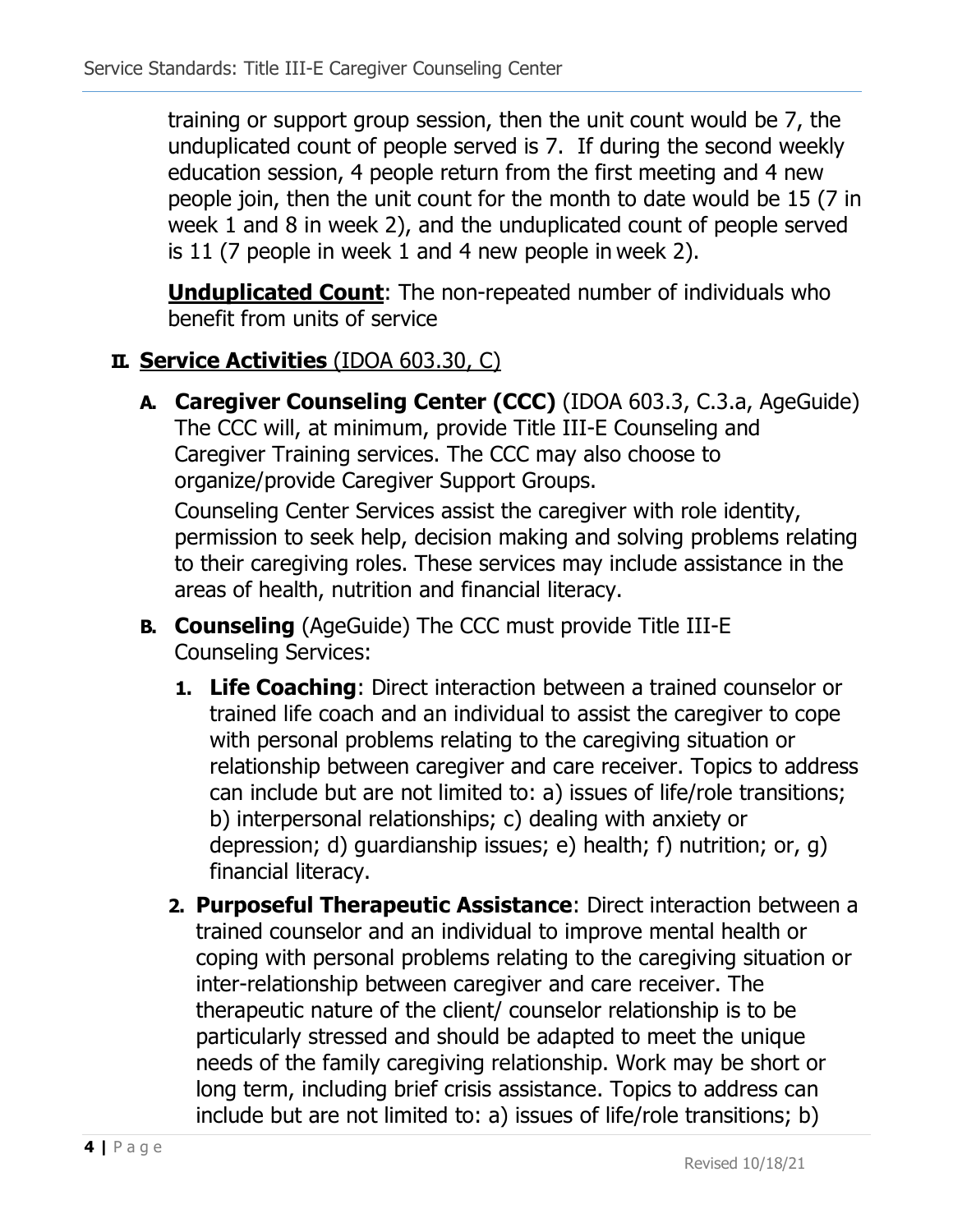interpersonal relationships; c) dealing with anxiety or depression; or, d) guardianship issues.

- **C. Caregiver Education/Training** (AgeGuide) The CCC must provide Caregiver Education/Training Services.
	- **1. Self-Care Skills**: individual or group instruction to caregivers about skills to take better care of themselves, to reduce stress and increase confidence in their caregiving ability.
	- **2. Caregiving Skills**: individual or group instruction to caregivers about skills needed to take care of the care receiver. Skills include but are not limited to: a) lifting and transferring the care receiver; b) disease specific characteristics; c) current parenting skills; d) health nutrition and financial literacy; and, e) legal options.
	- **3. Caregiver Training Sessions:** may be provided in the workplace for employers and their caregiving employees. The CCC must carry out distinct actions to reach out to family caregivers in the workplace.
	- **4.** The CCC is required to provide at least one Caregiver Training session on legal options for family caregivers and/or non-parent relative caregivers.
- **D. Support Groups** (AgeGuide) The CCC may provide Title III-E Support Group Services but is not required to do so.
	- **1. Organizing Support Groups**: Allowable activities: a) network with existing providers of caregiver support groups to avoid duplication of services; b) collaborate with another organization to create support groups for caregiving clients; or, c) conduct one or more support groups for family or non-parent relative caregivers either at the CCC or at another location. Topics to address can include but are not limited to: a) issues of life/role transitions; b) interpersonal relationships; c) dealing with anxiety or depression; d) guardianship issues; e) health; f) nutrition; or, g) financial literacy.

# **E. Caregiver Legal Services**

**1.** AgeGuide expects the CCC to identify individuals in their client base who might benefit from legal assistance e.g., a caregiver who needs help to resolve civil legal matters, such as guardianship issues.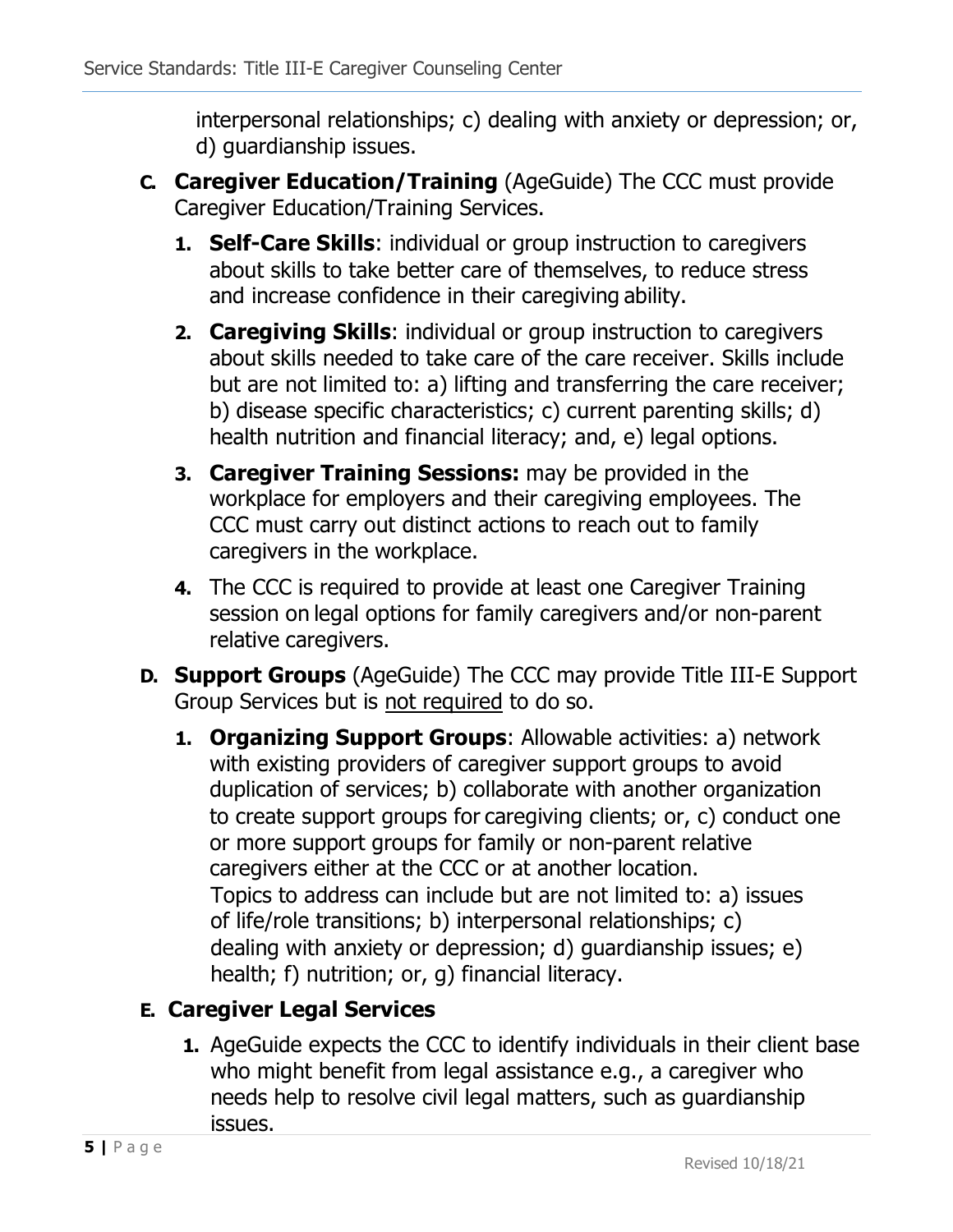Purchased Caregiver Legal Services would assist the non-parent relative caregiver with custody, guardianship, or school enrollment; activities would also aid family caregivers with powers of attorney and other legal matters pertaining to caregiving and include providing legal information, assistance and/or individual training to family and non-parent older relative caregivers.

Examples of allowable Legal Service expenses would be a) legal advice, representation and investigation related to the resolution of civil legal matters and protection of civil rights relating to the caregiver; b) assistance with administrative hearings and small claims court preparation; c) individual education of family caregivers and non-parent relatives to increase their understanding of their rights and responsibilities as caregivers and to explain the legal rights of their care receivers.

- **F. Procurement Requirements**: CCCs must refer clients to the CRC for Caregiver Legal Services under IIIE Gap-Filling.
- **G. Service Restrictions on Client Eligibility** (IDOA 603.30, D)

Family caregivers must be providing in-home and community care to older individuals who meet the following definition of "frail"

The term "frail" means that the older individual is determined to be functionally impaired because the individual a) is unable to perform at least two activities of daily living without substantial human assistance, including verbal reminding, physical cueing, or supervision; **or** b) Due to a cognitive or other mental impairment requires a substantial supervision because the individual behaves in a manner that poses a serious health or safety hazard to the individual or to another individual.

**NOTE:** This restriction does not apply to non-parent relative caregivers of children less than 18 years old**.**

## **III. Service-Specific Standards**

**A. Assessment/Community Planning** (IDOA 603.30, E.4) The recipient of funding from III-E Caregiver Support Program Services shall develop a way to receive ongoing input and discussion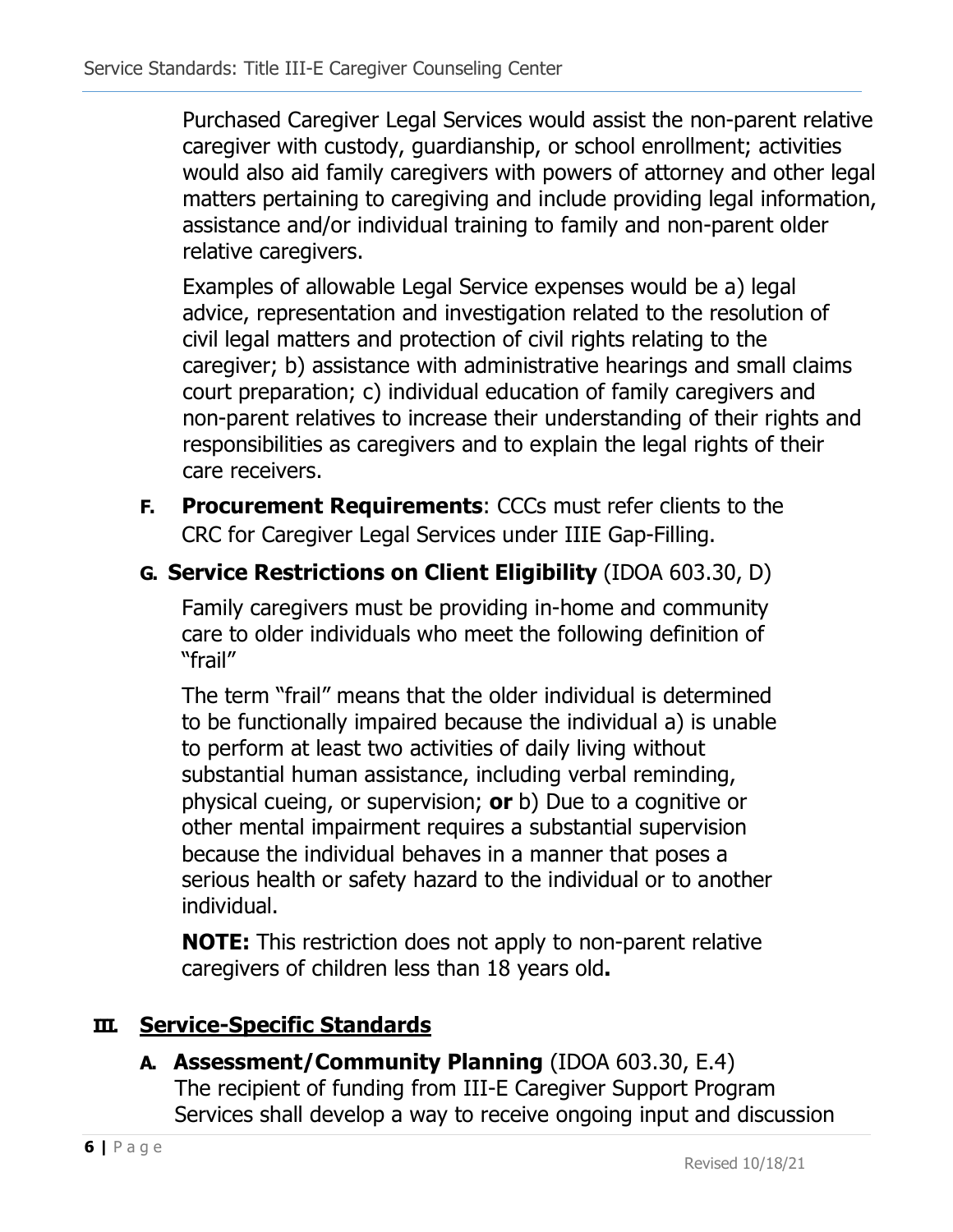about service and training needs from family caregivers and nonparent relative caregivers.

### **B. Coordination of Services/Community Relationships** (AgeGuide)

In addition to AgeGuide General Service Requirements, the CCC's are encouraged to find and educate working caregivers and employers at local businesses to increase their awareness and understanding of family caregivers and non-parent relative caregivers.

**C. Access** (AgeGuide)

Agencies funded to provide III-E Caregiver Counseling Center services must:

- **1.** Ensure that all caregivers in the county have reasonably convenient access to the services
	- a. Maintain easy to find offices
	- b. Provide services by telephone and email
- **2.** Website presence:
	- a. Add reference to Caregiver Resource Center Services and contact information to the organization's existing website.
	- b. and/or, agree to list contact information on the AgeGuide website [\(www.AgeGuide.org\)](http://www.ageguide.org/) and the website of the local CRC.
- **3.** Provide in-home visits as needed to assure services
- **4.** Deliver services during normal working hours and maintain a means for contact outside of normal working hours for example, an answering service
- **5.** Provide services in the language spoken by the caregiver in areas with significant numbers of non-English speaking clients. The Caregiver Counseling Center providers must employ staff or maintain contractual arrangements to aid non- English speaking or deaf persons in obtaining services.
- **6.** Maintain privacy and informed consent procedures

## **D. Records and Documentation** (AgeGuide)

**Counseling**: the CCC must use a standardized intake tool for all those who seek assistance from the program.

The CCC must refer the client to an agency/resource appropriate for his/her needs if the client is ineligible for Title III-E services.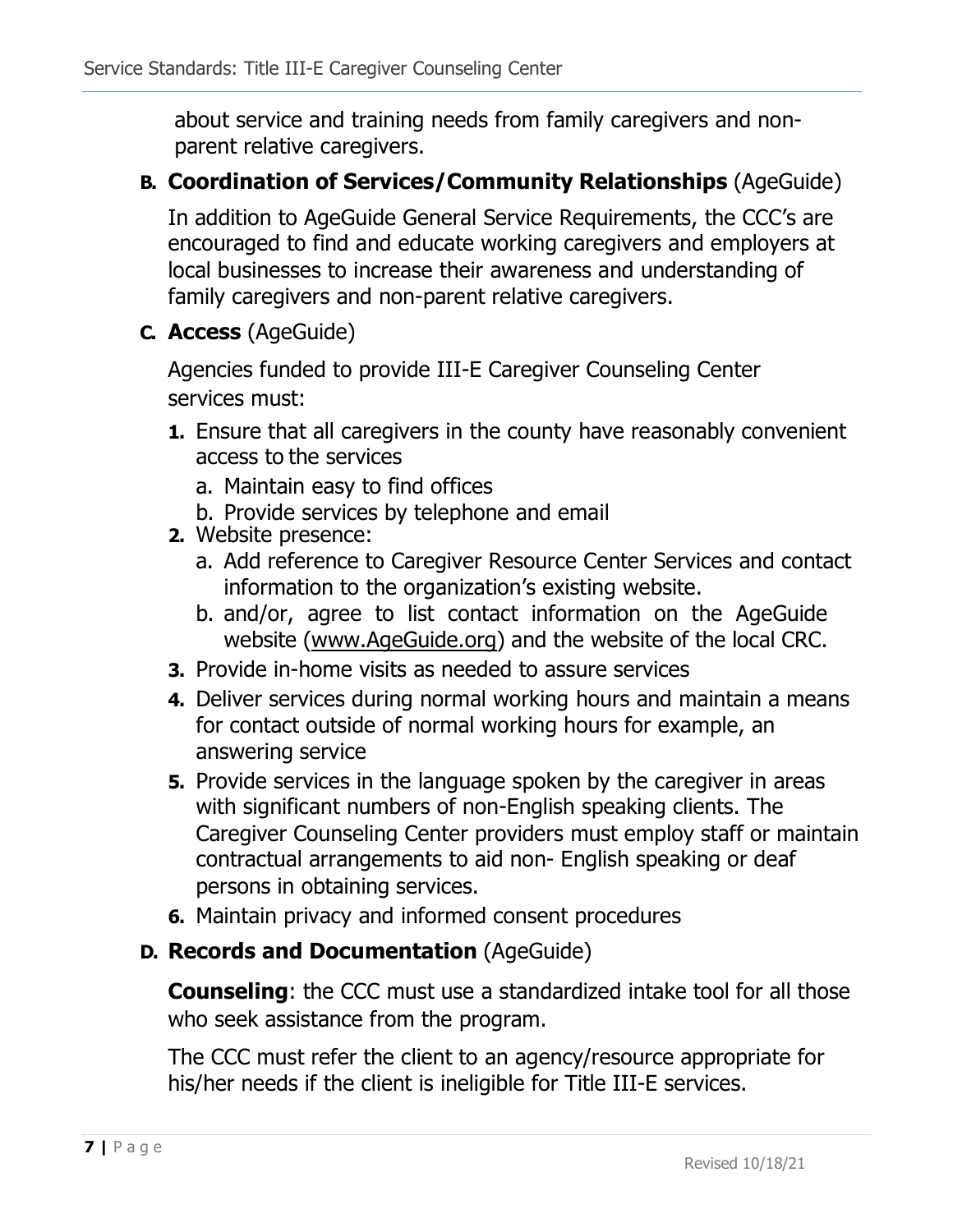**E. Training/Education:** The CCC is required to perform an intake assessment on family and non-parent relative caregivers in order to participate in sessions of this registered service.

The Administration for Community Living requires basic demographic data to be collected on each family caregiver and care recipient. This data includes but is not limited to age, gender, race, ethnicity, rural status and relationship to the care receiver. AgeGuide requires the CCC to use AgingIS software designed for this purpose.

**F. Support Groups:** The CCC is not required to perform a comprehensive intake assessment on family and non-parent relative caregivers in order to participate in sessions of this non-registered service. However, CCC's are required to track caregivers and relatives raising children along with units of service for quarterly reporting to AgeGuide.

#### **Caregiver Counseling Center** providers shall:

- **1.** Develop a data collection system to measure outcomes and identify gaps in community resources
- **2.** Use a record-keeping system to keep count of daily units of service provided and the unduplicated count of persons served. The CCC must use AgingIS software that has the capacity to report this information to AgeGuide for Counseling and Training/Education.
- **3.** Caregiver Counseling Centers (CCCs) and Caregiver Resource Centers (CRCs) use the *Elderly Services Program* as the means to maintain accurate, up-to-date information on services and opportunities available to older persons and family caregivers. CCC funded providers must:
- **1.** Supply AgeGuide with current data concerning opportunities, services, and other pertinent data for caregivers and non-parent relatives raising children
- **2.** Forward updated or new data to AgeGuide as the family caregiver resource file is updated

#### **IV. Staff**

The Caregiver Counseling Center provider must employ a staff with:

**A. Qualifications**: Any personnel having final responsibility for the care of clients in a therapeutic setting must have a Master's Degree in a field whose educational curriculum clearly demonstrates training and experience in therapeutic work with individuals, families, and groups.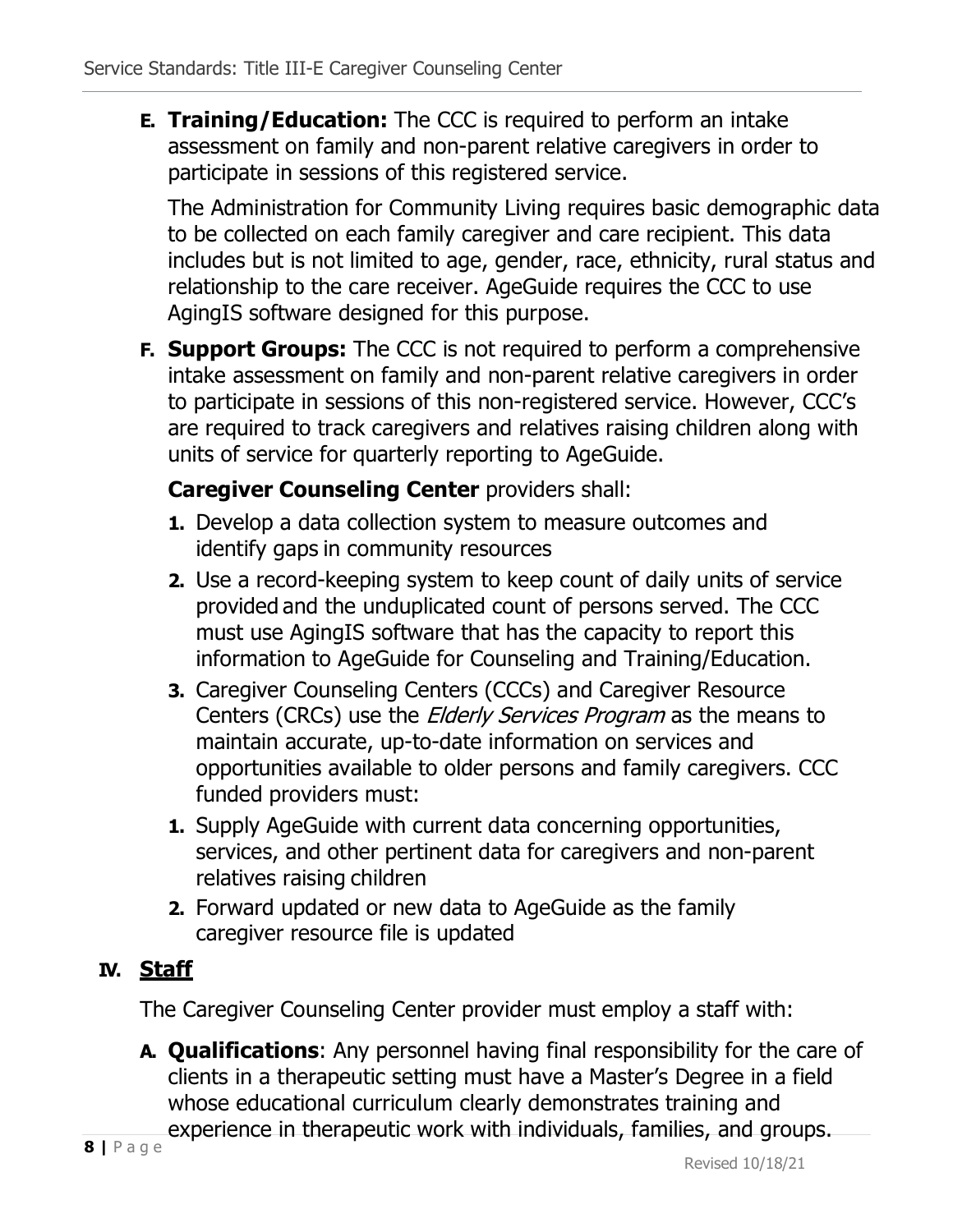Further, those who perform in the role of clinical therapist must have a Bachelor's or Master's Degree in a social science field and must have both experience and course work in gerontology and psychotherapy. Master's level degrees can include but are not limited to: Master's in Social Work, Gerontology, Psychology, Counseling, Psychiatric Nursing and Rehabilitation Counseling.

- **1.** Persons supervising master's level staff and below must have at least the same qualifications as those stated above.
- **2.** In addition, positions that require persons holding a degree in a discipline that is licensed, registered or certified by the State of Illinois must be so licensed.
- **3.** Staff that are not performing in the role of clinical therapists may have degrees including but not limited to a Bachelor's Degree in Social Work, Gerontology, Community Service, Nursing, Human Development or an Associate's Degree in Human Services.
- **4.** Individuals in degreed professions must have obtained the degree from a program accredited by the appropriate authorized body. Any staff in currently funded programs who do not meet the State credential requirements of these standards must, at the time of their termination, be replaced by an individual who does comply.
- **B. Ethics**: Each paid staff person is required to adhere to his/her own professional discipline's code of ethics. Copies of each code should be made available on request.
	- **1.** In the case of a paid staff person whose discipline does not have a code of ethics, the agency will draw up a code of ethics based on input from the staff and submit it to the advisory council for approval.
- **C. Liability**: Agencies are encouraged to carry malpractice insurance for their Master's level personnel. In the absence of agency malpractice insurance for Master's level personnel, individual practitioners must carry their own malpractice insurance.

Agencies must carry malpractice insurance for their Bachelor's level personnel, Associate degree personnel and volunteers.

**D. Use of Volunteers**: All volunteers must be carefully screened to determine appropriateness for serving the functions to which they are assigned. Volunteers may not perform the functions listed under the degreed personnel categories unless it can be demonstrated that the individual has comparable experience and training.